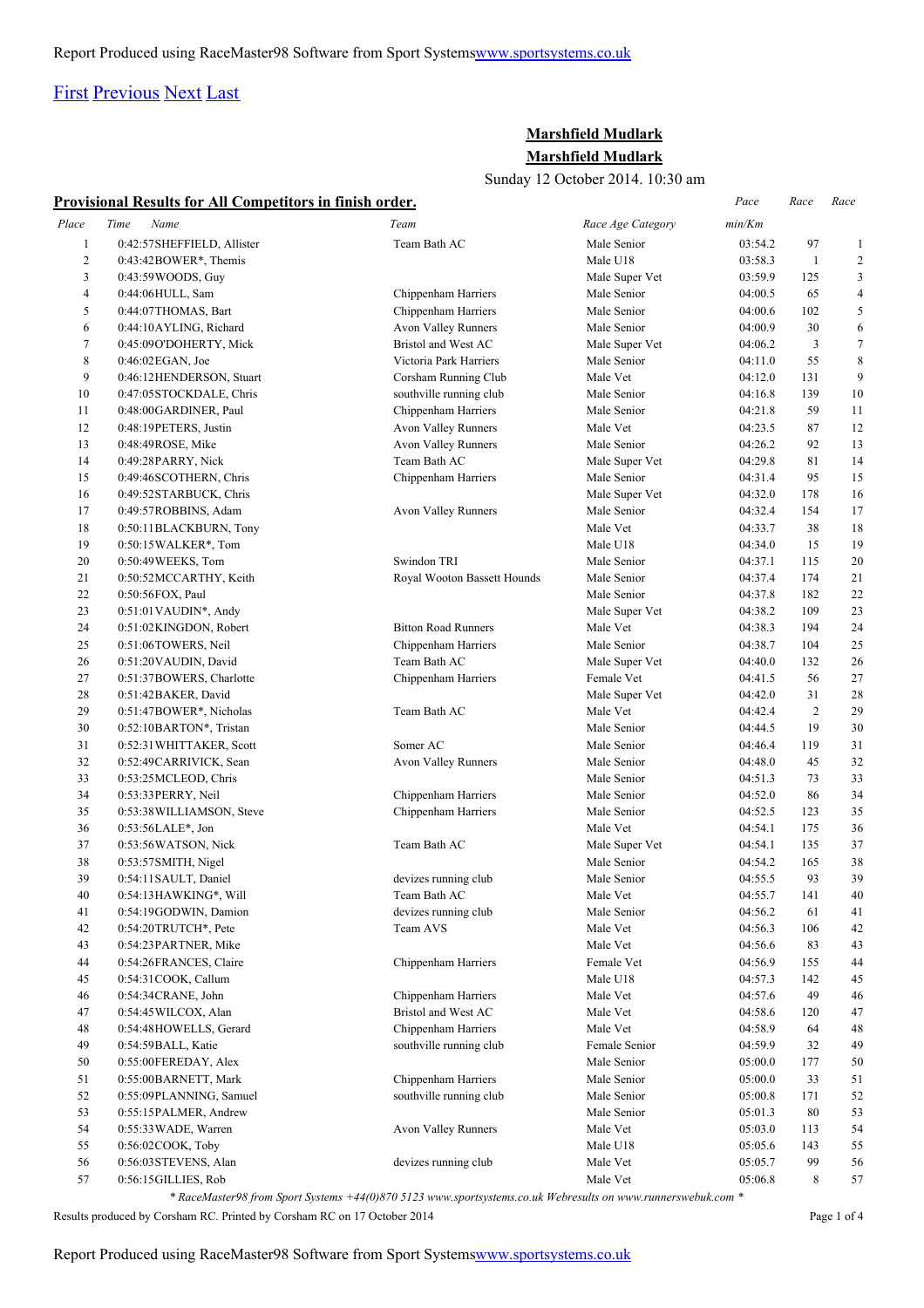# [First](http://www.corshamrunningclub.co.uk/Mudlark/Results/2014/Marshfield Mudlark 2014 v2.html) [Previous](http://www.corshamrunningclub.co.uk/Mudlark/Results/2014/Marshfield Mudlark 2014 v2.html) [Next](http://www.corshamrunningclub.co.uk/Mudlark/Results/2014/Marshfield Mudlark 2014 v2Page3.html) [Last](http://www.corshamrunningclub.co.uk/Mudlark/Results/2014/Marshfield Mudlark 2014 v2Page4.html)

Marshfield Mudlark, Marshfield Mudlark - Sunday 12 October 2014. 10:30 am

|       | <b>Provisional Results for All Competitors in finish order.</b> |                             |                   | Pace    | Race   | Race |
|-------|-----------------------------------------------------------------|-----------------------------|-------------------|---------|--------|------|
| Place | Time<br>Name                                                    | Team                        | Race Age Category | min/Km  |        |      |
| 58    | 0:56:33 THOMPSON, James                                         | Team Bath AC                | Male Senior       | 05:08.4 | 103    | 58   |
| 59    | 0:56:40 SHAND, Michael                                          |                             | Male Senior       | 05:09.0 | 96     | 59   |
| 60    | 0:56:41 SOWLER*, Jack                                           |                             | Male U18          | 05:09.1 | 25     | 60   |
| 61    | 0:57:04 CARRIVICK, Rebekah                                      | <b>Avon Valley Runners</b>  | Female Senior     | 05:11.2 | 44     | 61   |
| 62    | 0:57:05 WATTS, Steve                                            | Calne Road Runners          | Male Super Vet    | 05:11.3 | 114    | 62   |
| 63    | 0:57:10 BRAZINGTON, Stuart                                      |                             | Male Vet          | 05:11.8 | 184    | 63   |
| 64    | 0:57:19 READE, Ben                                              |                             | Male Senior       | 05:12.6 | 192    | 64   |
| 65    | 0:57:24 RICHARDS, Steve                                         |                             | Male Vet          | 05:13.0 | 169    | 65   |
| 66    | 0:57:32 REEVES, Simon                                           | Avon Valley Runners         | Male Super Vet    | 05:13.8 | 147    | 66   |
| 67    | 0:57:34 ALLEN, Peter                                            | Corsham Running Club        | Male Super Vet    | 05:14.0 | 146    | 67   |
| 68    | 0:57:49 ANSELL, Richard                                         |                             | Male Senior       | 05:15.3 | 28     | 68   |
| 69    | 0:58:09 BLAKE, Carolne                                          | Chippenham Harriers         | Female Vet        | 05:17.1 | 136    | 69   |
| 70    | 0:58:09 GARCIA, Mike                                            |                             | Male Vet          | 05:17.1 | 16     | 70   |
| 71    | 0:58:18 JOHNSON-TAYLOR, Jo                                      | southville running club     | Female Senior     | 05:18.0 | 176    | 71   |
| 72    | 0:58:20 STEWART-TANNER, Sue                                     | Chippenham Harriers         | Female Super Vet  | 05:18.1 | 100    | 72   |
| 73    | 0:58:29 ARGUILE, Stuart                                         | Avon Valley Runners         | Male Super Vet    | 05:19.0 | 170    | 73   |
| 74    | 0:58:35 COX, Allan                                              | Corsham Running Club        | Male Super Vet    | 05:19.5 | 195    | 74   |
| 75    | 0:58:39 MILSOM*, Kate                                           |                             | Female U18        | 05:19.9 | $\tau$ | 75   |
| 76    | 0:59:19 GRINHAM, Michael                                        |                             | Male Vet          | 05:23.5 | 62     | 76   |
| 77    | 0:59:29 BARNETT, Kiersty                                        | Avon Valley Runners         | Female Senior     | 05:24.4 | 34     | 77   |
| 78    | 0:59:32 CARPENTER, Lynsey                                       | Chippenham Harriers         | Female Vet        | 05:24.7 | 43     | 78   |
| 79    | 0:59:43 SIMS, Sarah                                             | Avon Valley Runners         | Female Super Vet  | 05:25.7 | 189    | 79   |
| 80    | 0:59:43 MORRIS, Steven                                          |                             | Male Vet          | 05:25.7 | 166    | 80   |
| 81    | 0:59:51 REDMAN*, Stewart                                        |                             | Male Vet          | 05:26.4 | 167    | 81   |
| 82    | 1:00:01 ELLIOTT, Tom                                            | Kingswood Tri Club          | Male Senior       | 05:27.3 | 185    | 82   |
| 83    | 1:00:12 KERLEY, John                                            | Chamonix AS                 | Male Super Vet    | 05:28.3 | 137    | 83   |
| 84    | 1:00:20 APPLEBY, Paul                                           | Royal Wooton Bassett Hounds | Male Super Vet    | 05:29.0 | 172    | 84   |
| 85    | 1:00:24 LANERTON, Frank                                         | Avon Valley Runners         | Male Super Vet    | 05:29.4 | 161    | 85   |
| 86    | 1:00:28 WOODS, Claire                                           | Chippenham Harriers         | Female Senior     | 05:29.8 | 126    | 86   |
| 87    | 1:00:33 COOPER, Duncan                                          | Chippenham Harriers         | Male Vet          | 05:30.2 | 48     | 87   |
| 88    | 1:00:48 DAVIS, Lee                                              |                             | Male Vet          | 05:31.6 | 51     | 88   |
| 89    | 1:00:57 DAVIES, Ffion                                           | Swindon TRI                 | Female Senior     | 05:32.4 | 162    | 89   |
| 90    | 1:01:01 COOK, Robert                                            |                             | Male Vet          | 05:32.8 | 151    | 90   |
| 91    | 1:01:15 MULLETT, Andy                                           | Team Bath AC                | Male Super Vet    | 05:34.0 | 188    | 91   |
| 92    | 1:01:18 WILLIAMS, Steven                                        | Avon Valley Runners         | Male Super Vet    | 05:34.3 | 121    | 92   |
| 93    | 1:01:36 DICKER, Martin                                          | Avon Valley Runners         | Male Vet          | 05:36.0 | 190    | 93   |
| 94    | 1:01:54 JONES, Tomi                                             |                             | Male Senior       | 05:37.6 | 23     | 94   |
| 95    | 1:01:59 ECCLESTON, Chris                                        |                             | Male Vet          | 05:38.0 | 164    | 95   |
| 96    | 1:02:19 RALTON, Alex                                            | Chippenham Harriers         | Male Vet          | 05:39.9 | 90     | 96   |
| 97    | 1:02:34 KEARSEY, Debbie                                         | Corsham Running Club        | Female Super Vet  | 05:41.2 | 70     | 97   |
| 98    | 1:02:42 PAICE, Neil                                             | <b>Hogweed Trotters</b>     | Male Vet          | 05:42.0 | 79     | 98   |
| 99    | 1:02:51 HOUGHTON, Daniel                                        | Kingswood Tri Club          | Male Senior       | 05:42.8 | 63     | 99   |
| 100   | 1:03:14 TILEY, Neil                                             | Slinn Allstars              | Male Super Vet    | 05:44.9 | 173    | 100  |
| 101   | 1:03:22 GRAHAM, Alison                                          | Corsham Running Club        | Female Super Vet  | 05:45.6 | 22     | 101  |
| 102   | 1:03:50 RAWLINS, Shelly                                         |                             | Female Senior     | 05:48.1 | 127    | 102  |
| 103   | 1:03:55 VOYEZ, John                                             | Corsham Running Club        | Male Super Vet    | 05:48.6 | 112    | 103  |
| 104   | 1:04:00 SMITH, Steve                                            |                             | Male Vet          | 05:49.0 | 6      | 104  |
| 105   | 1:04:12 GREEN*, Desmond                                         | Kingswood Tri Club          | Male Vet          | 05:50.1 | 187    | 105  |
| 106   | 1:04:20 MILLER, Emma                                            | Chippenham Harriers         | Female Senior     | 05:50.9 | 75     | 106  |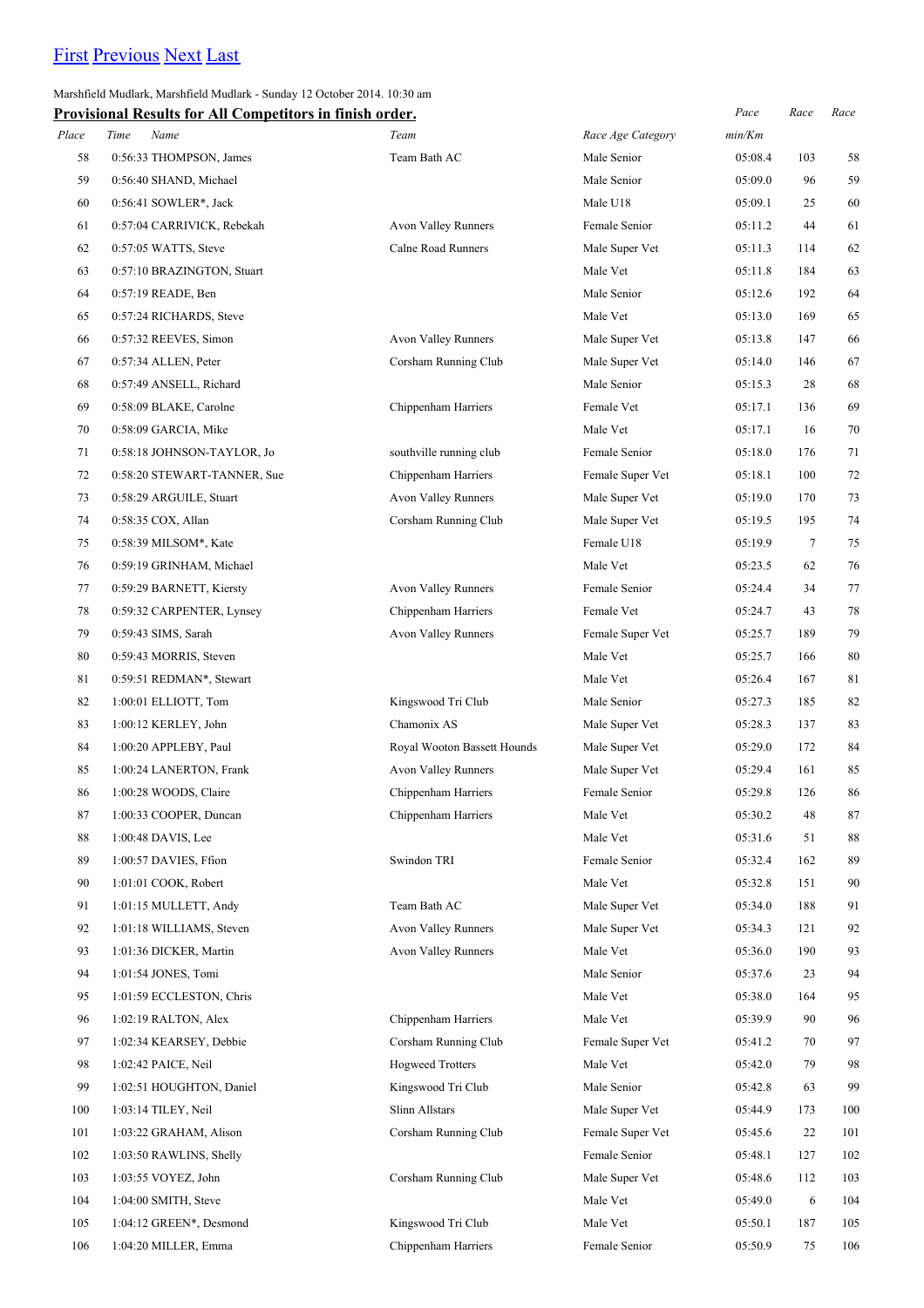| 107 | $1:05:04$ SEWELL*, John                                                                                      |                      | Male Super Vet   | 05:54.9 | 196 | 107 |  |
|-----|--------------------------------------------------------------------------------------------------------------|----------------------|------------------|---------|-----|-----|--|
| 108 | 1:05:05 BALSTER, Alex                                                                                        |                      | Female Senior    | 05:55.0 | 157 | 108 |  |
| 109 | 1:05:11 UNSWORTH, Stewart                                                                                    | Corsham Running Club | Male Vet         | 05:55.5 | 108 | 109 |  |
| 110 | 1:05:12 WILSON, Miles                                                                                        | Chippenham Harriers  | Male Senior      | 05:55.6 | 124 | 110 |  |
| 111 | 1:05:26 COOK, Alan                                                                                           |                      | Male Super Vet   | 05:56.9 | 144 | 111 |  |
| 112 | 1:05:29 BOYCE, Andrew                                                                                        |                      | Male Vet         | 05:57.1 | 40  | 112 |  |
| 113 | 1:05:41 SNELL*, Graham                                                                                       |                      | Male Super Vet   | 05:58.2 | 191 | 113 |  |
| 114 | 1:05:45 POOLEY, Trevor                                                                                       |                      | Male Super Vet   | 05:58.6 | 133 | 114 |  |
| 115 | 1:05:50 HUNT, CHris                                                                                          | Chippenham Harriers  | Male Super Vet   | 05:59.0 | 10  | 115 |  |
| 116 | 1:05:52 NOBLET, Charles                                                                                      |                      | Male Vet         | 05:59.2 | 78  | 116 |  |
| 117 | $1:05:52$ LILLY, Jayne                                                                                       |                      | Female Super Vet | 05:59.2 | 72  | 117 |  |
|     | * RaceMaster98 from Sport Systems +44(0)870 5123 www.sportsystems.co.uk Webresults on www.runnerswebuk.com * |                      |                  |         |     |     |  |

Results produced by Corsham RC. Printed by Corsham RC on 17 October 2014 Page 2 of 4

#### Report Produced using RaceMaster98 Software from Sport System[swww.sportsystems.co.uk](http://www.sportsystems.co.uk/)

## [First](http://www.corshamrunningclub.co.uk/Mudlark/Results/2014/Marshfield Mudlark 2014 v2.html) [Previous](http://www.corshamrunningclub.co.uk/Mudlark/Results/2014/Marshfield Mudlark 2014 v2Page2.html) [Next](http://www.corshamrunningclub.co.uk/Mudlark/Results/2014/Marshfield Mudlark 2014 v2Page4.html) [Last](http://www.corshamrunningclub.co.uk/Mudlark/Results/2014/Marshfield Mudlark 2014 v2Page4.html)

#### Marshfield Mudlark, Marshfield Mudlark - Sunday 12 October 2014. 10:30 am

|       | <b>Provisional Results for All Competitors in finish order.</b> |                                  |                   | Pace    | Race | Race |
|-------|-----------------------------------------------------------------|----------------------------------|-------------------|---------|------|------|
| Place | Time<br>Name                                                    | Team                             | Race Age Category | min/Km  |      |      |
| 118   | 1:05:59 VIVIAN, Christina                                       |                                  | Female Super Vet  | 05:59.9 | 111  | 118  |
| 119   | 1:06:14 BROWNE, Helen                                           |                                  | Female Super Vet  | 06:01.2 | 9    | 119  |
| 120   | 1:06:15 TRUDGEON, Julie                                         | Chippenham Harriers              | Female Super Vet  | 06:01.3 | 105  | 120  |
| 121   | 1:06:30 PENN, Adrian                                            |                                  | Male Super Vet    | 06:02.7 | 84   | 121  |
| 122   | 1:06:51 STARBUCK, Lisa                                          |                                  | Female Senior     | 06:04.6 | 98   | 122  |
| 123   | 1:06:57 CAMPBELL*, Hugh                                         |                                  | Male Senior       | 06:05.1 | 42   | 123  |
| 124   | 1:07:33 LEA, Susan                                              | <b>RAF Athletics Association</b> | Female Super Vet  | 06:08.4 | 71   | 124  |
| 125   | 1:07:59 HAWKING*, Dawn                                          | Team Bath AC                     | Female Super Vet  | 06:10.8 | 140  | 125  |
| 126   | 1:08:00 ECCLESTON, Zoe                                          |                                  | Female Super Vet  | 06:10.9 | 163  | 126  |
| 127   | 1:08:14 MORRIS, Sarah                                           | Chippenham Harriers              | Female Vet        | 06:12.1 | 77   | 127  |
| 128   | 1:08:30 SCOTFORD, Paul                                          | Corsham Running Club             | Male Vet          | 06:13.6 | 94   | 128  |
| 129   | 1:08:33 COOPER, Adele                                           | Avon Valley Runners              | Female Super Vet  | 06:13.9 | 17   | 129  |
| 130   | 1:08:45 GIBBS, Fiona                                            | Avon Valley Runners              | Female Vet        | 06:15.0 | 60   | 130  |
| 131   | 1:08:56 BRODIE, Doug                                            | Serpentine Running Club          | Male Super Vet    | 06:16.0 | 158  | 131  |
| 132   | 1:10:02 BOYCE, Helen                                            | Avon Valley Runners              | Female Vet        | 06:22.0 | 39   | 132  |
| 133   | 1:10:51 BENTLEY*, Keith                                         |                                  | Male Vet          | 06:26.4 | 198  | 133  |
| 134   | 1:11:04 PERRY, Colin                                            |                                  | Male Super Vet    | 06:27.6 | 134  | 134  |
| 135   | 1:11:08 STRANGE, Gareth                                         |                                  | Male Senior       | 06:28.0 | 101  | 135  |
| 136   | 1:11:10 WOODMAN, Robyn                                          | Team Bath AC                     | Female Vet        | 06:28.1 | 21   | 136  |
| 137   | 1:11:38 DEAN, Elaine                                            |                                  | Female Super Vet  | 06:30.7 | 52   | 137  |
| 138   | 1:11:38 DEAN, Andy                                              |                                  | Male Super Vet    | 06:30.7 | 53   | 138  |
| 139   | 1:11:47 VEEVERS, Lindsay                                        | Chippenham Harriers              | Female Vet        | 06:31.5 | 110  | 139  |
| 140   | 1:11:48 LEIGHTON, Emma                                          |                                  | Female Vet        | 06:31.6 | 12   | 140  |
| 141   | 1:11:59 BENNETT, Lynda                                          | Chippenham Harriers              | Female Vet        | 06:32.6 | 37   | 141  |
| 142   | $1:12:00$ LYON, Andy                                            |                                  | Male Senior       | 06:32.7 | 193  | 142  |
| 143   | 1:12:03 BETHUNE*, Lorna                                         |                                  | Female Vet        | 06:33.0 | 156  | 143  |
| 144   | $1:12:17$ FOX-EVANS, Tim                                        |                                  | Male Super Vet    | 06:34.2 | 153  | 144  |
| 145   | 1:12:20 ANDREWS, Natalie                                        |                                  | Female Vet        | 06:34.5 | 27   | 145  |
| 146   | 1:12:28 DRANE, Natasha                                          | <b>Avon Valley Runners</b>       | Female Super Vet  | 06:35.2 | 14   | 146  |
| 147   | 1:12:29 DAVIDSON, Christine                                     | <b>Avon Valley Runners</b>       | Female Super Vet  | 06:35.3 | 13   | 147  |
| 148   | 1:12:32 ASHBOURNE-GALLEY, Rebecca                               | <b>Bitton Road Runners</b>       | Female Super Vet  | 06:35.6 | 29   | 148  |
| 149   | 1:12:36 DENNARD, Shula                                          |                                  | Female Vet        | 06:36.0 | 54   | 149  |
| 150   | 1:12:37 MOORE, Steph                                            |                                  | Female Senior     | 06:36.0 | 76   | 150  |
| 151   | 1:13:31 DALLIMORE, Chris                                        | Chippenham Harriers              | Male Senior       | 06:41.0 | 50   | 151  |